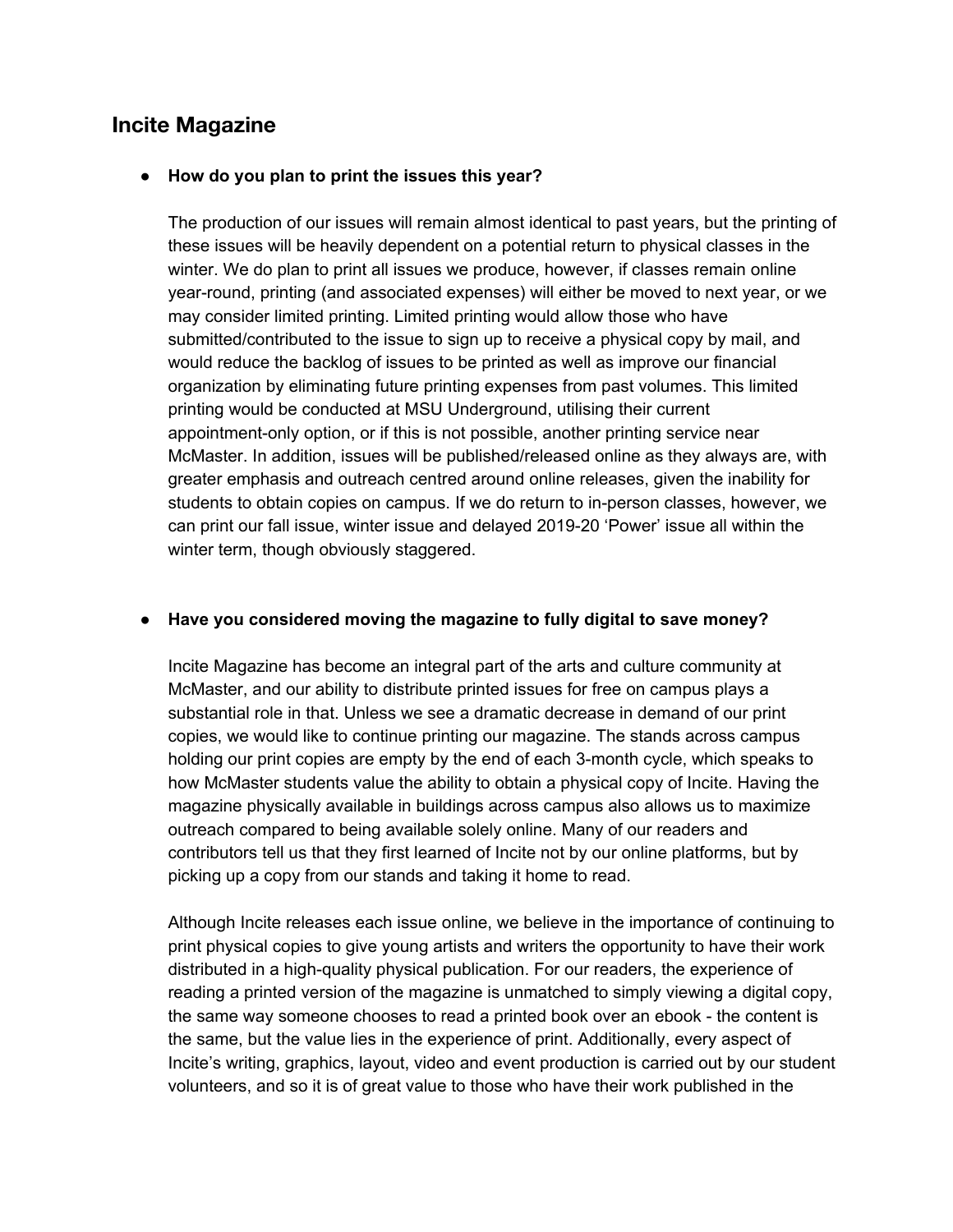magazine, as well as the many other McMaster students who look forward to each of our issues, that they are able to find a printed copy of the magazine on campus. However, to address concerns of reducing expenses, in the past we have produced three printed volumes each year, which we have cut down to two printed volumes with one online-only issue. This combination of print and online-only is something we will be continuing this year and will be recommended in future years.

# **● How will you use your surplus in the coming years (considering a fully online school year)?**

Incite is volunteering to reimburse the student fee this year, which will allow us to make use of our accumulated surplus now and in the coming years. Considering a fully online school year, the printing of our 2020-21 issues (as well as the delayed 2019-20 issue, 'Power') will either be moved to the following year or we will print a limited quantity for contributors (see above). In either case, these printing costs will allow us to utilize a substantial portion of our surplus without the cost coming from student levies.

#### **● How many of the 800 copies are given out and how do you measure this?**

Our printed copies are fully distributed to several stands in buildings across campus, and these stands are consistently emptied by readers by the time our next issue is released. We check these stands weekly to monitor which locations are the most popular, which provides the opportunity to alter stand locations so we can maximize outreach in the shortest amount of time. By analyzing past demand data, we have found that this print volume is enough to provide copies for all those who wish to have one, but also does not cause a pile-up of unwanted issues on stands throughout the production cycle. If we were ever to see a significant decrease in the demand for printed copies (indicated by a buildup of issues on stands), we would be more than willing to reassess our print volume, but this has not yet been the case.

#### **● What do you anticipate demand being for the magazines in fall?**

We have considered that a decreased physical presence may decrease our anticipated demand compared to past years. However, we intend to direct our full effort into maximizing our online presence through increased social media advertising, online events, collaborations, and developing a website to act as a main hub for Incite. We hope that this increased online presence will negate any lost demand from lack of physical presence, leading to increased demand for our online issues. Because we will not be printing issues this fall, we do not need to estimate a print volume, and we will be able to monitor our demand through views on Issuu, our online viewing platform.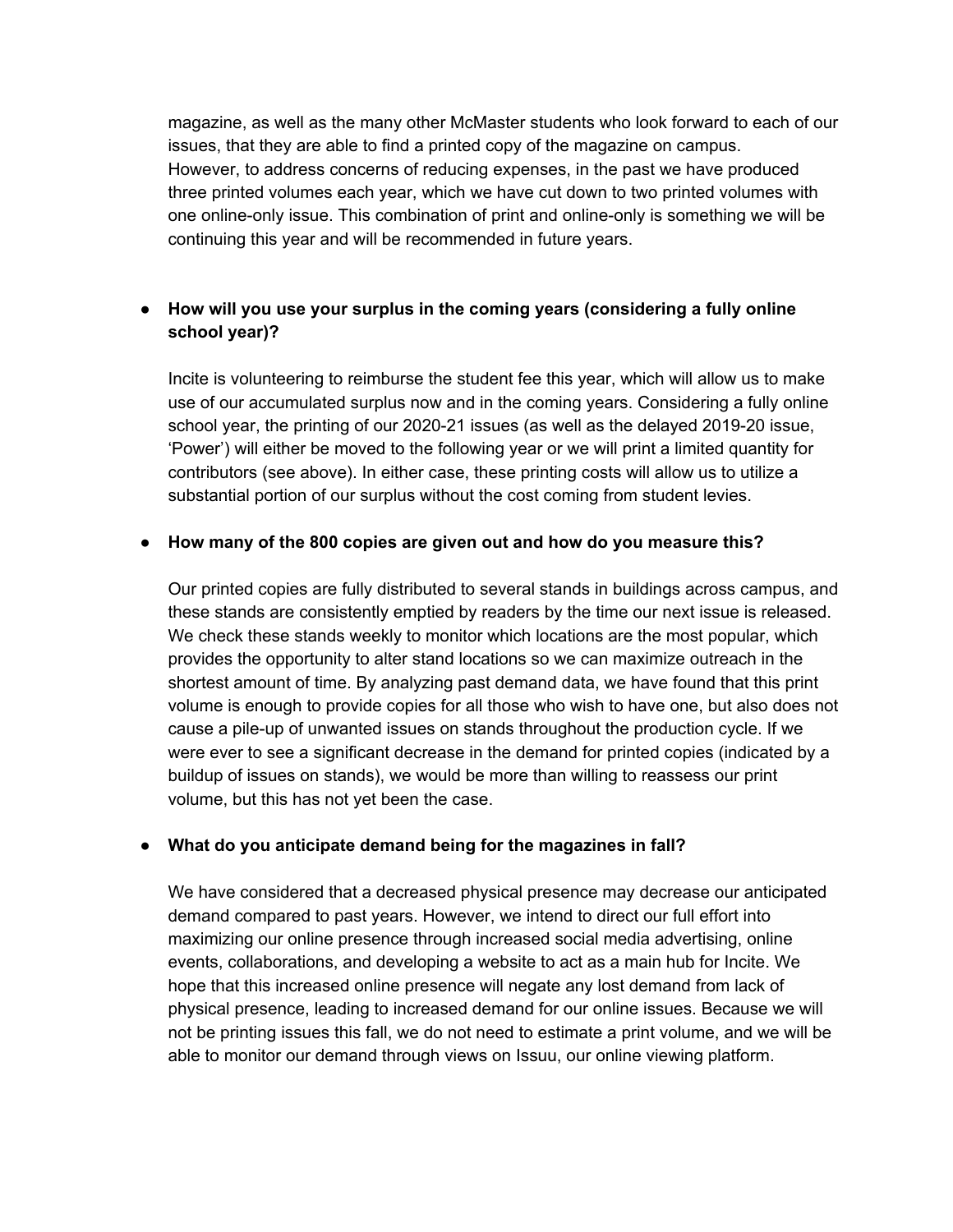# **● How successful are your Facebook ads? Do you do any other marketing aside from this?**

Currently, the majority of our marketing is on social media (Facebook, Instagram, etc.) including countdown posts for our events, brainstorming sessions, etc. as well as advertisements within several different school Facebook groups. We have run Facebook ads in past years and did see increased engagement as a result, so this is something we are looking at continuing this year to optimize our reach online. We will also be working on a website for our upcoming production cycle to maximize our online presence during COVID-19. In the past, we have printed posters to advertise around campus, but that likely is not feasible this year. We run several events throughout the year to promote the magazine, including open-mic nights, paint nights, and brainstorming events. We plan to hold these events (or alternative, more digital-friendly events) online this year through Zoom and other platforms. We also host collaborations with other organizations to increase our outreach - for example, an upcoming open-mic night with Jack.org. If in-person classes resume, we are also considering utilising the campus screen networks for advertising. In the coming year, we are also working on targeting our outreach to specific audiences such as artists and writers groups.

# **● Have you considered developing a website for Incite outside from Issuu to further help develop the brand?**

Yes, we intend to develop a website for Incite this year. We feel that with classes likely remaining online for the remainder of the year, it is important to optimize our online presence. We would like this to act as our main hub of information for Incite, and we are also interested in incorporating other elements such as blog posts, art/writing features, exec/staff profiles, and a calendar of events. This will also allow us to embed our past volumes from Issuu directly into the website so that they can be viewed easily, and will be a central link to all of our social media platforms. We would like to note that this website development project will be an inexpensive endeavor, with our desired domain costing approximately \$20.00 per year, and the site host subscription we plan to use costing \$150.00 per year.

# **● If a staff/executive member of your organization needed to be reimbursed, who would sign the cheque?**

Both the Treasurer and the EIC (content) have signing authority over the Incite bank account, however it is the responsibility of the treasurer to oversee all cheques and reimbursements out of Incite's bank account, and it will generally be the treasurer signing any cheques. All reimbursements will be recorded on our public finance sheet, available on our FAQ page, which is linked on our social media pages and attached to